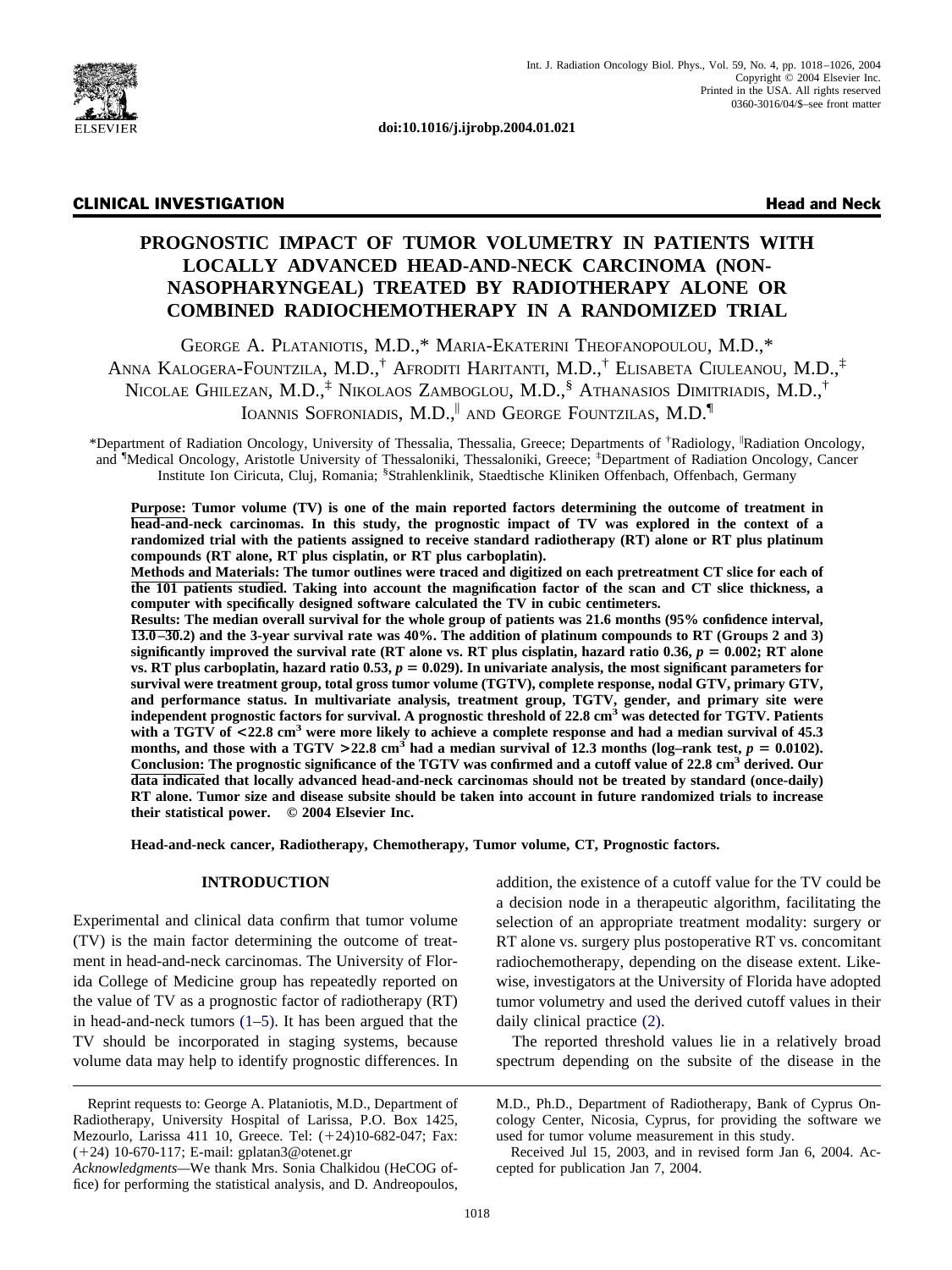head-and-neck region; the disease extent; and the therapeutic modality used. Laryngeal tumors tend to have low TV cutoff values  $(2, 5-8)$ .

Johnson *et al.* [\(9\)](#page-8-0) reported on the influence of TV on the therapeutic outcome in patients with advanced head-andneck carcinomas treated by RT. After incorporation of the variable "volume" into the final Cox model, variables such as T and N stage and age lost their significance with respect to the endpoint of local control. In terms of local control, they have estimated a cutoff TV value of 40  $\text{cm}^3$  [\(9\).](#page-8-0)

Rudat *et al.* [\(10\)](#page-8-0) and Grabenbauer *et al.* [\(11\)](#page-8-0) also reported a statistically significant association between the total TV and survival in patients with advanced head-and-neck tumors treated by combined radiochemotherapy. They also derived a prognostic TV threshold of approximately 100 cm<sup>3</sup> .

In a recent Greek-German collaborative study [\(12\),](#page-8-0) the authors retrospectively analyzed 107 patients with squamous cell carcinomas of the head and neck treated by RT and concomitant platinum-based chemotherapy. The volumetric data analysis revealed that the pretherapeutic TV was prognostic and TNM classification and age were not. The initial TV was negatively associated with survival, with an increase in the relative risk of  $6\%$  per 10 cm<sup>3</sup> difference (relative risk, 1.006).

In the present study, we explored the prognostic significance of TV on the outcome of patients with locally advanced head-and-neck carcinomas.

# **METHODS AND MATERIALS**

The study population consisted of patients treated in the context of a randomized clinical trial conducted by the Hellenic Cooperative Oncology Group [\(13\).](#page-8-0) This randomized trial investigated the therapeutic impact of the addition of platinum compounds to standard RT in locally advanced (Stage III and IV) head-and-neck carcinomas.

All patients had to have biopsy-proven, previously untreated, Stage III or IV (M0), squamous cell carcinoma of the oral cavity, oropharynx, hypopharynx, or larynx; measurable or assessable disease; no synchronous primary tumors; and age  $\geq 18$  years. In addition, patients had to have a performance status of  $\leq 2$  on the Eastern Cooperative Oncology Group scale, adequate bone marrow, hepatic, and renal function (creatinine clearance  $>60$  mL/min); and a CT scan of the head-and-neck region within 2–3 weeks before treatment initiation. The cardiovascular, pulmonary, and nutritional status had to be adequate to tolerate all protocol treatment.

Between January 13, 1995 and July 27, 1999, 128 patients were entered into the study and were randomly allocated to one of three treatment groups: Group 1, standard RT monotherapy with a dose of 70 Gy (1.8–2 Gy/d, 5 d/wk); Group 2, the same RT regimen concomitantly with cisplatin, 100 mg/m<sup>2</sup> on Days 2, 22, and 42; and Group 3, the same RT regimen concomitantly with carboplatin area under the curve of 7 on Days 2, 22, and 42. Two patients with missing medical records were excluded, and 2 additional patients were considered noneligible, one with previous non-Hodgkin's lymphoma and one who had undergone total laryngectomy before study entry.

Of the 124 patients, 106 were men and 18 were women (age range, 31–78 years; median, 56 years). The site distribution of the primary tumor was the oral cavity in 17, oropharynx in 43, hypopharynx in 13, and larynx in 51. The distribution by T and N stage was T1 in 1, T2 in 6, T3 in 41, and T4 in 76 and N0 in 57, N1 in 15, and N2 in 52. Twenty-seven patients had Stage III and 97 Stage IV disease. The Protocol Review Committee of the Hellenic Cooperative Oncology Group and the institutional review boards at the participating institutions approved the protocol. All patients provided written informed consent before study entry. Blocked stratified randomization was performed centrally at the Hellenic Cooperative Oncology Group Data Office in Athens. Patients were stratified by center, clinical stage (III vs. IV), and primary site (larynx plus hypopharynx vs. oral cavity plus oropharynx).

The initial examination included history, clinical examination, complete endoscopy, complete blood count, complete biochemistry panel, electrocardiography, chest X-ray, bone scan, and liver echography. All patients were initially evaluated by an ear, nose, and throat surgeon, a medical oncologist, and a radiotherapist, and their disease was staged according to the 1997 American Joint Committee on Cancer staging classification. During follow-up, in the case of disease progression, appropriate treatment was offered to all patients.

#### *Radiotherapy*

Radiotherapy was delivered using a linear accelerator or <sup>60</sup>Co unit with a source-to-surface or source-to-isocenter distance of  $\geq 80$  cm. Simulation films and port films were required for each treatment field. Lateral opposing fields were used to treat the primary tumor and the regional lymph nodes in the upper neck, with a minimal 2–3-cm margin around the tumor and positive lymph nodes. An anterior supraclavicular field was used to treat the lower neck and supraclavicular region. A shrinking field technique was used. A total dose of 70 Gy was given using standard fractionation at 1.8–2-Gy/fraction/d, 5 d/wk. In lateral-opposing fields, the dose was specified at the midplane, and in the anterior field, the dose was calculated at a 3-cm depth. The clinically uninvolved areas received 50 Gy, and enlarged lymph nodes were irradiated with an additional 20-Gy boost. The primary treatment fields were reduced off the spinal cord at 45 Gy.

#### *Response evaluation and follow-up*

Patients were evaluated for response 10–12 weeks after RT completion. The assessment was based on the findings from clinical examinations, laryngoscopy, ultrasonography, and contrast-enhanced CT. A complete response (CR) was defined as the complete disappearance of all clinically evident disease. A partial response was defined as a decrease of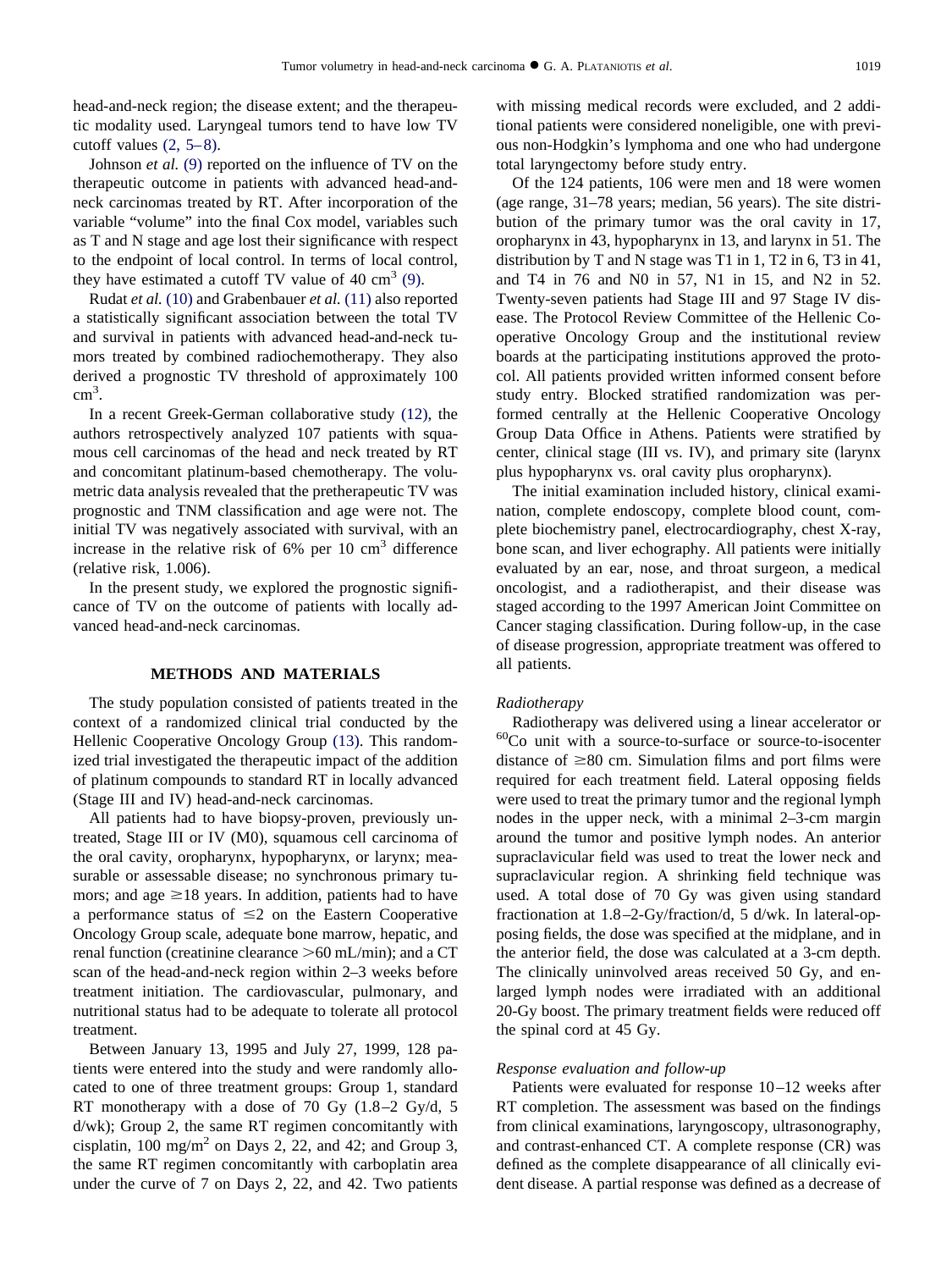

Fig. 1. (a,b) Computed tomography scans of 34-year-old male patient with carcinoma of floor of mouth, with nodal metastases at both sides of neck (Stage IV). Tumor volumes for this patient were PGTV 23.6, NGTV 19.6, and TGTV 43.2 cm<sup>3</sup>. The patient belonged to Group 3 (RT plus carboplatin) and had a partial response to treatment. He died of locoregional disease progression 13.6 months after randomization.

-50% in the sum of the products of the largest perpendicular diameters of the measurable lesions. Stable disease was defined as an objective response without satisfying the criteria of partial response or an increase of  $\leq$ 25% in the absence of new lesions. Progressive disease was defined as  $a > 25\%$  increase in the above measurements or the appearance of a new lesion. The Radiation Therapy Oncology Group/European Organization for the Research and Treatment of Cancer acute radiation morbidity scoring criteria were used to assess toxicity.

### *CT technique and evaluation*

All imaging studies were performed with i.v. injection of contrast medium and during quiet breathing. A slice thickness of 5 mm was used in most cases.

The whole procedure of the CT review, tumor delineation, digitization of images, and tumor volumetry was coordinated by an experienced head-and-neck radiation oncologist (T.M.E.) who was aware of the clinical findings of the patients (clinical examination, staging) but unaware of the patients' outcome. The TVs were reviewed and outlined by two independent head-and-neck radiologists (K.F.A., H.A.) who were unaware of the patients' outcome. In the case of  $a > 10\%$  difference (arbitrarily defined) in any of the calculated TVs (primary gross TV [PGTV], nodal GTV [NGTV], total GTV [TGTV]), the CT scans were reviewed by the three observers and, if the difference remained, the average of the two values was taken (9 [9%] of 101 cases). In the case of a  $\leq 10\%$  difference in the calculated TVs, the final decision was left to the discretion of the radiation oncologist who evaluated the CT findings in combination with the clinical data on tumor extension (Fig. 1).

The criteria for tumor involvement were defined by consensus reached by the three above-mentioned authors and were abnormal contrast enhancement, soft tissue thickening, infiltration of fatty tissue, presence of a bulky mass, or a combination of these. Neck node involvement was diagnosed on the basis of the criteria recommended by Mancuso *et al.* [\(14\)](#page-8-0) and Som [\(15\):](#page-8-0) (*1*) a discrete mass  $>1$  cm in diameter in the lymph node-bearing regions of the neck and not enhancing to the extent expected for vessels; (*2*) the presence of suspected necrosis of the nodal mass; or (*3*) grouping of three or more nodes, each 8–15 mm in diameter and contiguous. Nodal tumor was considered to invade the capsule when the nodal margin appeared irregular and/or in the case of thickening of the surrounding tissues. We did not differentiate tumor from peritumoral edema, because peritumoral edema may contain variable amounts of tumor cells. In this way, a component of the TV will represent edema, which will have an impact on the calculated TV. We have adopted the attitude of Nathu *et al.* [\(16\)](#page-8-0) that this is the most consistent method to deal with this parameter, and we included peritumoral edema in the calculated TVs.

In 7 patients, it was not possible to distinguish between the primary tumor and metastatic lymph node metastases because of advanced and confluent disease on the CT scans. In these cases, only the TGTV was measured.

## *TV measurement*

The tumor outlines were traced and digitized and were analyzed with a specifically designed computer software program. The digitized contours were extrapolated with a parabolic function to the contours of the next picture, taking into account the distance between them. Thus, knowing the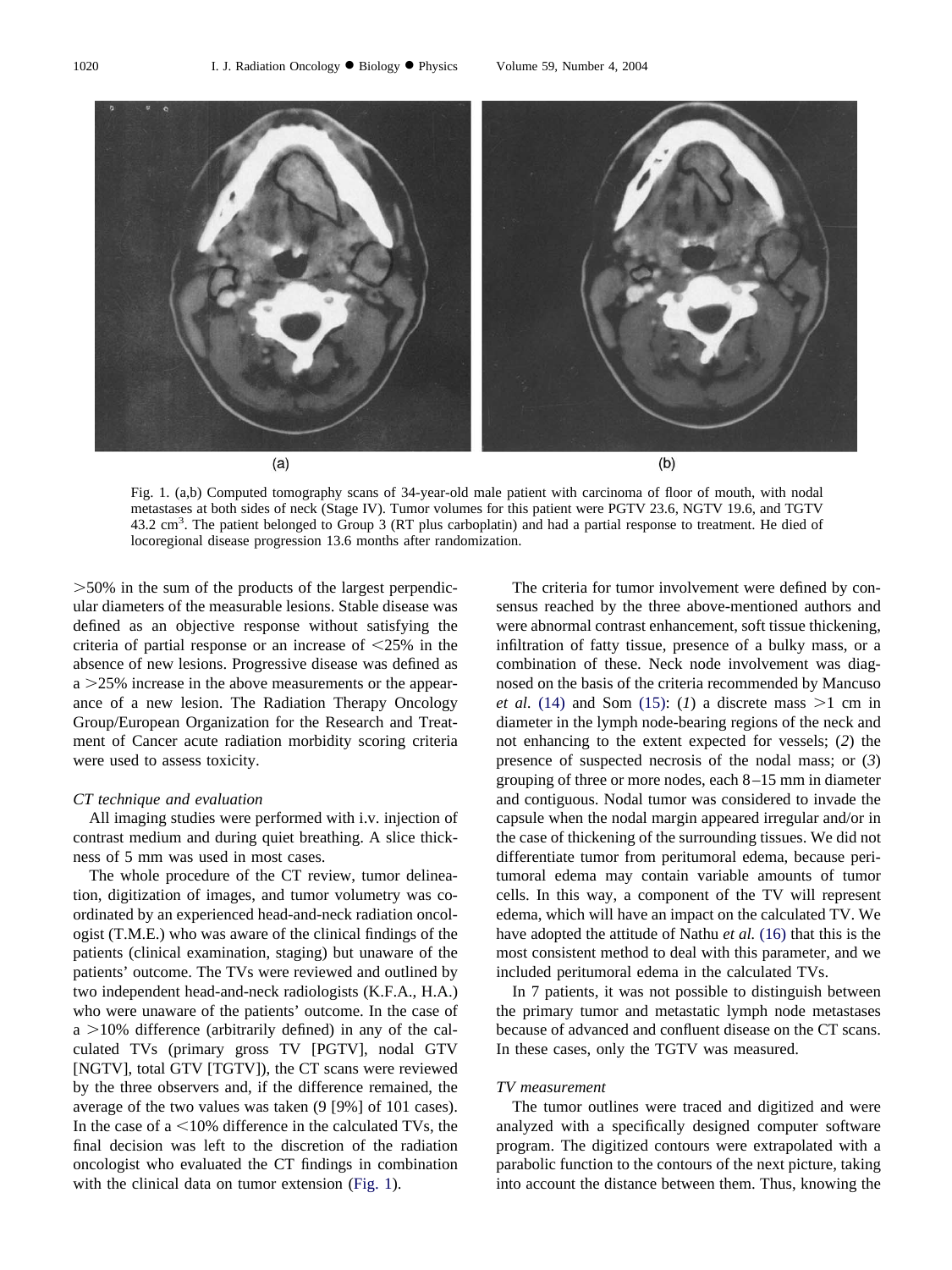surface of the tumor, the volume could be estimated in cubic centimeters.

Table 1. Selected patient and tumor characteristics

### *Statistical analysis*

Overall survival (OS) was estimated from the initiation of treatment to the date of last follow-up or the patient's death. Time to progression was deemed as the time between the initiation of treatment and progression documented clinically and/or radiologically. Fisher's exact test [\(17\)](#page-8-0) was used to compare the patient characteristics, response, and toxicity. The Kaplan-Meier method [\(18\)](#page-8-0) was used to calculate the time to progression, median follow-up, and survival curves, and the log–rank test was used to compare the time to event distributions. Prognostic factor analyses were performed with logistic regression analysis and the Cox proportional hazards model [\(19\).](#page-8-0) A backward selection procedure identified the subclass of significant variables among the following: treatment group (RT alone vs. RT plus cisplatin vs. RT plus carboplatin), age ( $> 56$  years vs.  $\leq 56$ years), gender (male vs. female), hemoglobin concentration  $(<12$  g/dL vs.  $\geq$ 12 g/dL), T stage (T1-T3 vs. T4), N stage (N0-N1 vs. N2), clinical stage (III vs. IV), primary site (oral cavity plus oropharynx vs. larynx plus hypopharynx), performance status (0 vs. 1-2), PGTV, NGTV, and TGTV as continuous and as binary variables ( $\leq$ 22.8 cm<sup>3</sup> vs.  $\geq$ 22.8  $\text{cm}^3$ ), and response (CR vs. all others). The statistically significant factors were kept in the model if the maximal likelihood ratio criterion had a  $p$  value  $\leq 0.10$ . Bonferroni adjusted *p* values were used for multiple comparisons whenever appropriate. The prognostic threshold value for TGTV regarding the response to treatment was identified through logistic regression analysis and area under the receiver operative characteristic curve analysis. The radiologists' agreement on volume measurements was evaluated with the intraclass correlation coefficient of absolute agreement [\(20\).](#page-8-0)

### **RESULTS**

After the exclusion of 23 patients with CT scans of poor quality for volumetry, a total of 101 patients remained for the present analysis. The characteristics of those 101 patients are given in Table 1. Excluded patients were equally distributed among the three groups.

### *Response and survival*

Forty-one patients (41%) responded completely to treatment. The distribution of CRs in the three treatment groups was 32%, 47%, and 39% for Groups 1, 2, and 3, respectively ( $p = 0.477$ ). After a median follow-up of 60 months, 64 patients developed progressive disease: 55 locoregional, 4 distant, and 1 both; for 4 patients, the site was unknown. In 51 of the 55 patients with locoregional relapse observed within the first 3 years after treatment initiation, the median TGTV was 27 cm<sup>3</sup> (range, 1.3–153.3 cm<sup>3</sup>), and for those without relapse, the median TGTV was  $15.9 \text{ cm}^3$  (range, 1.3–72.6 cm<sup>3</sup>;  $p = 0.017$ ). The 3-year locoregional disease progression rate was 39.7% [\(Fig. 2\)](#page-4-0).

|                           | Group 1        | Group 2<br>$(RT +$ | Group 3<br>$(RT +$ |
|---------------------------|----------------|--------------------|--------------------|
| Characteristic            | (RT)           | DDP)               | Cb)                |
| Patient (n)               | 34             | 34                 | 33                 |
| Age $(y)$                 |                |                    |                    |
| Median                    | 57             | 56                 | 54                 |
| Range                     | $40 - 78$      | $34 - 77$          | $31 - 71$          |
| Gender $(n)$              |                |                    |                    |
| Men                       | 30(88)         | 31 (91)            | 25(76)             |
| Women                     | 4(12)          | 3(9)               | 8(24)              |
| Performance               |                |                    |                    |
| status                    |                |                    |                    |
| 0                         | 20 (59)        | 17(50)             | 22(67)             |
| $\mathbf{1}$              | 12(35)         | 12(35)             | 10(30)             |
| $\overline{c}$            | 2(6)           | 5(15)              | 1(3)               |
| Primary site              |                |                    |                    |
| Larynx                    | 16(47)         | 14 (41)            | 13 (39)            |
| Oral cavity               | 1(3)           | 3(9)               | 7(21)              |
| Oropharynx                | 12(35)         | 13 (38)            | 10(30)             |
| Hypopharynx               | 5(15)          | 4(12)              | 3(9)               |
| T stage                   |                |                    |                    |
| T1                        | $\overline{0}$ | 1(3)               | $\overline{0}$     |
| T <sub>2</sub>            | 2(6)           | $\overline{0}$     | 1(3)               |
| T <sub>3</sub>            | 14(41)         | 6(18)              | 12(36)             |
| T <sub>4</sub>            | 18 (53)        | 27(79)             | 20(61)             |
| N stage                   |                |                    |                    |
| N <sub>0</sub>            | 14(41)         | 17(50)             | 16(48)             |
| N1                        | 6(18)          | 3(9)               | 2(6)               |
| N <sub>2</sub> a          | 1(3)           | 7(21)              | 10(30)             |
| N <sub>2</sub> b          | 7(21)          | 4(12)              | 4(12)              |
| N2c                       | 6(18)          | 3(9)               | 1(3)               |
| Stage<br>Ш                | 10(29)         | 4(12)              | 8(24)              |
| IV                        | 24(71)         | 30 (88)            | 25 (76)            |
| NGTV $(cm3)$              | $n = 31$       | $n = 33$           | $n = 30$           |
| Median                    | 7.9            | 3.5                | 4.0                |
| Range                     | $0 - 108.5$    | $0 - 78.6$         | $0 - 48.5$         |
| PGTV $(cm3)$              | $n = 31$       | $n = 33$           | $n = 30$           |
| Median                    | 11.8           | 16.0               | 13.8               |
| Range                     | $1.3 - 102.6$  | $1.2 - 87.0$       | $1.8 - 54.0$       |
| $TGTV$ (cm <sup>3</sup> ) | $n = 34$       | $n = 34$           | $n = 33$           |
| Median                    | 26.5           | 22.3               | 30.8               |
| Range                     | $1.3 - 122.8$  | $3.5 - 153.3$      | $1.8 - 62.6$       |

*Abbreviations:*  $RT =$  radiotherapy;  $DDP =$  cisplatin;  $Cb =$ carboplatin; NGTV = nodal gross tumor volume;  $PGTV = pri$ mary GTV;  $TGTV = total GTV$ .

Values were rounded off; no statistically significant differences were found between groups.

The median OS time for the whole group of patients was 21.6 months (95% confidence interval [CI], 13.0–30.2), the 3-year survival rate was 40%, and the median time to progression was 11.4 months (95% CI, 3.0–19.7). The median OS for Groups 1, 2, and 3 was 12.3, 86.1, and 24.5 months, respectively (1 vs. 2,  $p = 0.0039$ ; 1 vs. 3,  $p =$ 0.0058; 2 vs. 3,  $p = 0.9$ ). The addition of cisplatin to RT (Group 2) or carboplatin (Group 3) significantly improved the survival rate (relative to RT alone). Survival curves for the whole group of patients and for the three treatment arms are shown in [Fig. 3.](#page-4-0)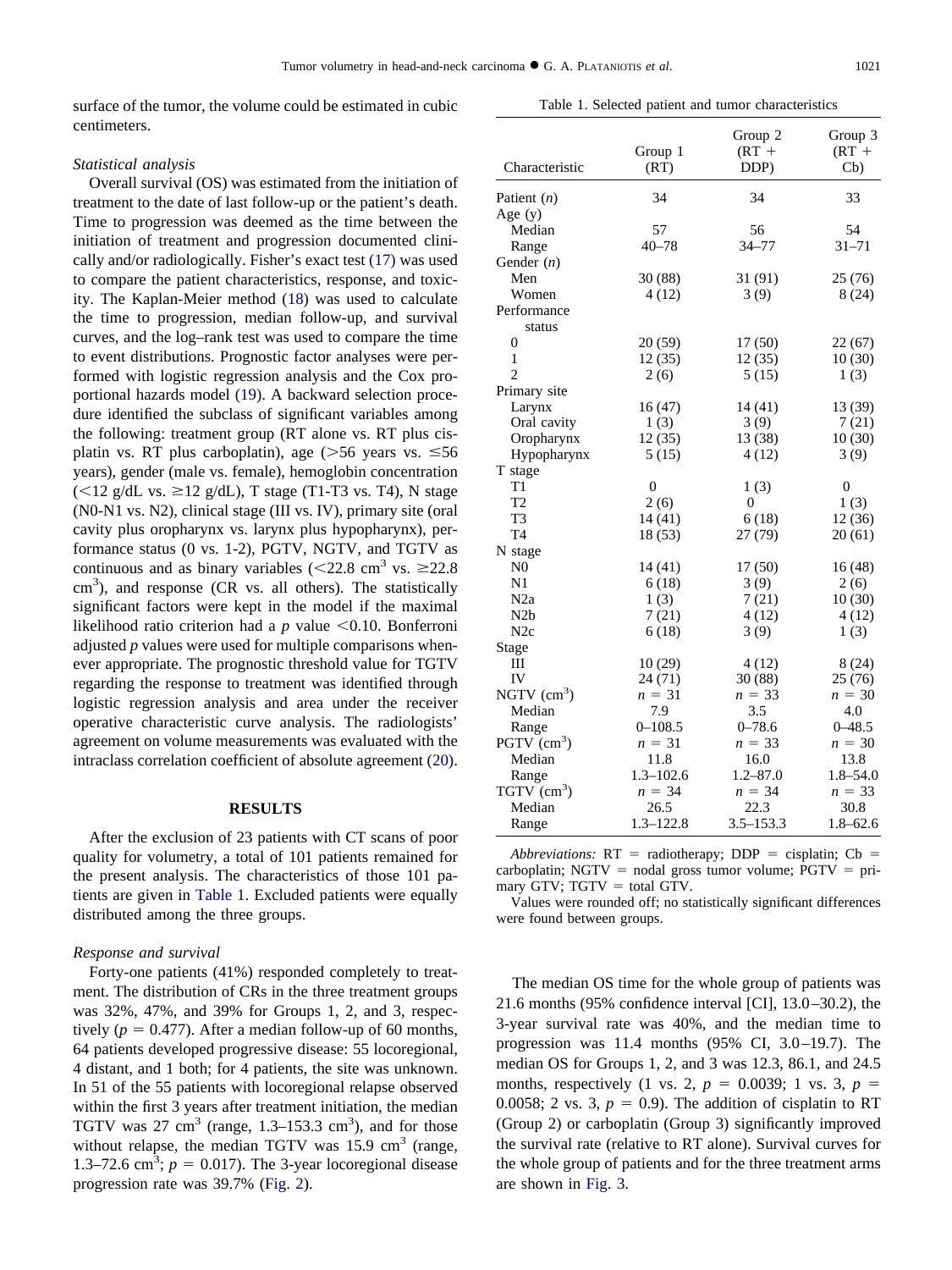<span id="page-4-0"></span>

Fig. 2. Time to locoregional disease progression curve.

## *Volumes and correlations*

For the whole group of patients, the median PGTV was 14.7 cm<sup>3</sup>, median NGTV was 3.7 cm<sup>3</sup>, and median TGTV was 25.8 cm<sup>3</sup>.

A statistically significant correlation was observed between N volume and N stage (Spearman's rank correlation coefficient 0.734,  $p \le 0.001$ ) and between T volume and T stage (Spearman's rank correlation coefficient 0.352, *p*  $(0.001)$ . The mean volume differed significantly ( $p =$ 0.036) between T4 and T3 tumors  $(24.3 \text{ cm}^3)$  [median, 17 cm<sup>3</sup>; range, 1.17–102.6 cm<sup>3</sup>] and 13.5 cm<sup>3</sup> [median, 9 cm<sup>3</sup>; range,  $1.\overline{3} - 54 \text{ cm}^3$ ], respectively).

The median and range of TVs according to the primary site are shown in [Table 2.](#page-5-0) Multiple comparisons after Bonferroni corrections revealed that the median TGTV of hypopharyngeal tumors was significantly larger than the median of those from the oral cavity ( $p = 0.034$ ) and larynx ( $p$  0.004). Statistically significant differences in NGTV were also observed between hypopharyngeal and oral cavity tumors ( $p = 0.04$ ) and between hypopharyngeal and laryngeal tumors ( $p = 0.013$ ). No statistically significant differences were observed for PGTV between the primary sites.

The intraclass correlation coefficient for absolute agreement for the two radiologists was 0.94 (95% CI, 0.89–0.96) for NGTV, 0.98 (95% CI, 0.97–0.99) for PGTV, and 0.98 (95% CI, 0.96–0.99) for TGTV, signifying a high level of agreement.

## *Prognostic factors*

A prognostic threshold was detected in the TGTV regarding the response to treatment  $(22.8 \text{ cm}^3)$ . Patients with a TGTV of  $\leq$ 22.8 cm<sup>3</sup> were more likely to achieve a CR and had a median survival of 45.3 months; those with a TGTV of  $>22.8$  cm<sup>3</sup> had a median survival of 12.3 months (logrank test,  $p = 0.0102$ ; [\(Fig. 4\)](#page-5-0). The number of patients in Groups 1, 2, and 3, with a TGTV  $>$  22.8 and  $<$  22.8 cm<sup>3</sup> was 20 and 14, 16 and 18, and 20 and 13, respectively.

The median values of the TVs according to survival status (alive vs. dead) at the end of follow-up were as follows: PGTV, 11.3 vs. 15.9 cm<sup>3</sup> ( $p = 0.060$ ); NGTV 2 vs. 8.1 cm<sup>3</sup> ( $p = 0.044$ ); and TGTV 15.3 vs. 28 cm<sup>3</sup> ( $p = 0.006$ , Mann-Whitney *U* test).

When exploring each factor separately, a statistically significant association with survival was found for treatment group (RT alone vs. RT plus cisplatin, hazard ratio [HR] 0.36,  $p = 0.002$ ; RT alone vs. RT plus carboplatin, HR 0.53,  $p = 0.029$ ), TGTV (HR 1.02,  $p \le 0.001$ ), CR (HR 0.16,  $p$  $< 0.001$ ), and NGTV (HR 1.02,  $p = 0.002$ ), PGTV (HR 1.01,  $p = 0.015$ ), TGTV as a binary variable (HR 1.9,  $p =$ 0.012), and performance status (HR 0.59,  $p = 0.033$ ).



Fig. 3. (a) Survival curve for whole group of patients. (b) Survival curves for three treatment arms. Group 1, RT alone; Group 2, RT plus cisplatinum; and Group 3, RT plus carboplatin. The difference between Groups 1 and 2 ( $p = 0.0039$ ) and between Groups 1 and 3 ( $p = 0.0058$ ) was statistically significant, but between Groups 2 and 3 was not ( $p = 0.9$ ).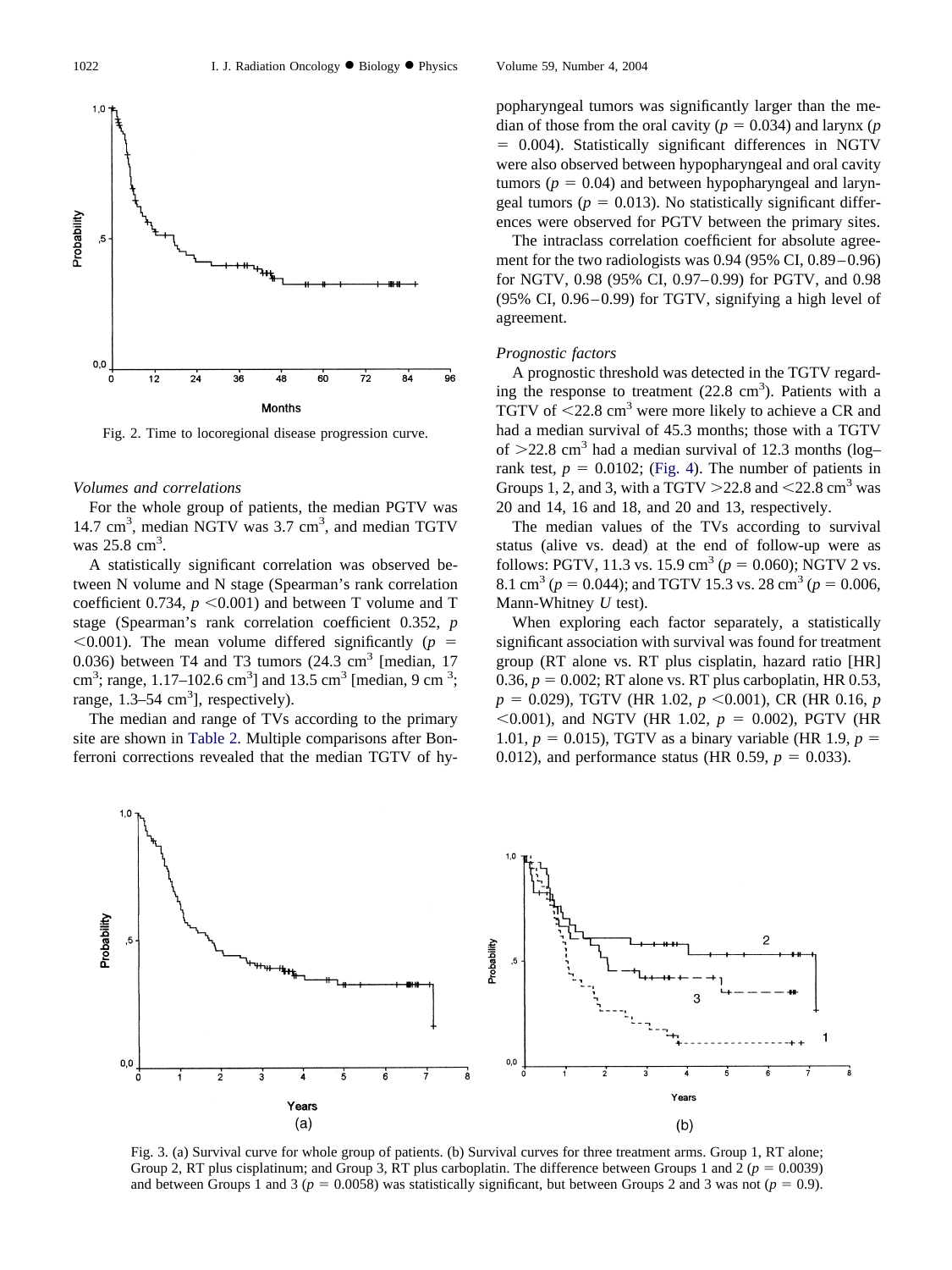<span id="page-5-0"></span>

|             |        | <b>PGTV</b>   |        | <b>NGTV</b> |        | <b>TGTV</b>   |
|-------------|--------|---------------|--------|-------------|--------|---------------|
| Subsite     | Median | Range         | Median | Range       | Median | Range         |
| Oral cavity |        | $3 - 54$      | 3.5    | $0 - 25$    | 20.8   | $3 - 54$      |
| Oropharynx  | 13     | $1.2 - 102.6$ | 11.3   | $0 - 58.3$  | 27     | $6.2 - 145.3$ |
| Hypopharynx | 22.6   | $5.8 - 74.7$  | 13.4   | $0 - 108.6$ | 49.3   | $5.8 - 153.3$ |
| Larynx      | 14.8   | $1.3 - 49.7$  |        | $0 - 53.7$  | 20     | $1.3 - 73.1$  |

Table 2. Calculated volumes for four subsites included in present study

*Abbreviations:* PGTV = primary gross tumor volume; NGTV = nodal GTV (nodal metastases, including N0 cases); TGTV = total tumor volume (sum of primary disease and nodal metastases).

A backward selection procedure using the Cox model examined the influence and interrelationship for the following prognostic variables: T and N stage, PGTV, NGTV, TGTV (<22.8 vs.  $\geq$ 22.8 cm<sup>3</sup>), age, gender, primary site (oral cavity plus oropharynx vs. larynx plus hypopharynx), and treatment group. The final model is shown in Table 3. Treatment group, TGTV, gender, and primary site remained in the model.

#### *Toxicity*

The predominant acute toxicity was the mucosa reaction. Radiation Therapy Oncology Group Grade 3 mucosa reaction was observed in 27%, 31%, and 18% and Grade 4 in 0%, 0%, and 6% of the patients in Groups 1, 2, and 3, respectively. With the exception of nausea/vomiting, which was seen more frequently in patients in Groups 2 and 3 (*p*  $= 0.021$ ), no statistically significant difference was observed among the three groups for nonhematologic toxicity. As expected, thrombocytopenia  $(p = 0.003)$  was more pronounced in the groups treated with combined chemoradiotherapy than in the group treated with RT alone. One patient died of sepsis.



Fig. 4. Overall survival curves for patients with total gross tumor volume <22.8 cm<sup>3</sup> (1) and >22.8 cm<sup>3</sup> (2), ( $p = 0.0102$ ).

# **DISCUSSION**

The results of this study indicate that TV correlates with treatment outcomes for patients with locally advanced headand-neck carcinomas treated by RT or RT plus chemotherapy. Patients with a TGTV greater than the estimated cutoff value of 22.8 cm<sup>3</sup> had a statistically significant worse OS rate. Furthermore, the multivariate analysis demonstrated that TGTV is an important prognostic factor, together with the addition of platinum analogs to standard RT, gender, and primary site.

Tumor volume as a predictive factor for RT is not new. A reasonable explanation for this association is the higher number of clonogenic tumor cells to be sterilized in larger tumors. Johnson *et al.* [\(9\)](#page-8-0) radiobiologically analyzed the data from a clinical trial of 51 patients with advanced head-and-neck carcinomas treated by accelerated superfractionated RT. The authors assumed that TV and clonogen number (m) are related by the relationship  $m = (\alpha) (TV^b)$ , where  $\alpha$  is a proportionality constant, and they estimated the volume exponent b to be  $0.85$  (95% CI 0.40–1.29), that is, very close to unity [\(21\).](#page-8-0) This result proposes that the TV and clonogen number have almost a linear relationship. It becomes evident that larger tumors contain more clonogens and as a result need an increased radiation dose to be

Table 3. Independent prognostic factors for overall survival (using significance level 0.10)

| Factor                     | <b>HR</b> | 95% CI        | p     |
|----------------------------|-----------|---------------|-------|
| Treatment group            |           |               |       |
| RT                         |           |               |       |
| $RT + DDP$                 | 0.35      | $0.18 - 0.67$ | 0.002 |
| $RT + Ch$                  | 0.42      | $0.22 - 0.78$ | 0.006 |
| Gender                     |           |               |       |
| Male                       | 1         |               |       |
| Female                     | 0.38      | $0.14 - 1.08$ | 0.069 |
| Primary site               |           |               |       |
| Oral cavity and oropharynx | 1         |               |       |
| Hypopharynx and larynx     | 0.52      | $0.30 - 0.89$ | 0.069 |
| $TGTV$ (cm <sup>3</sup> )  |           |               |       |
| $<$ 22.835                 |           |               |       |
| $\geq$ 22.835              | 1.90      | $1.12 - 3.23$ | 0.018 |
|                            |           |               |       |

*Abbreviations:*  $HR = hazard ratio$ ;  $CI = confidence interval$ ;  $RT =$  radiotherapy;  $DPP =$  cisplatin;  $Cb =$  carboplatin;  $TGTV =$ total gross tumor volume.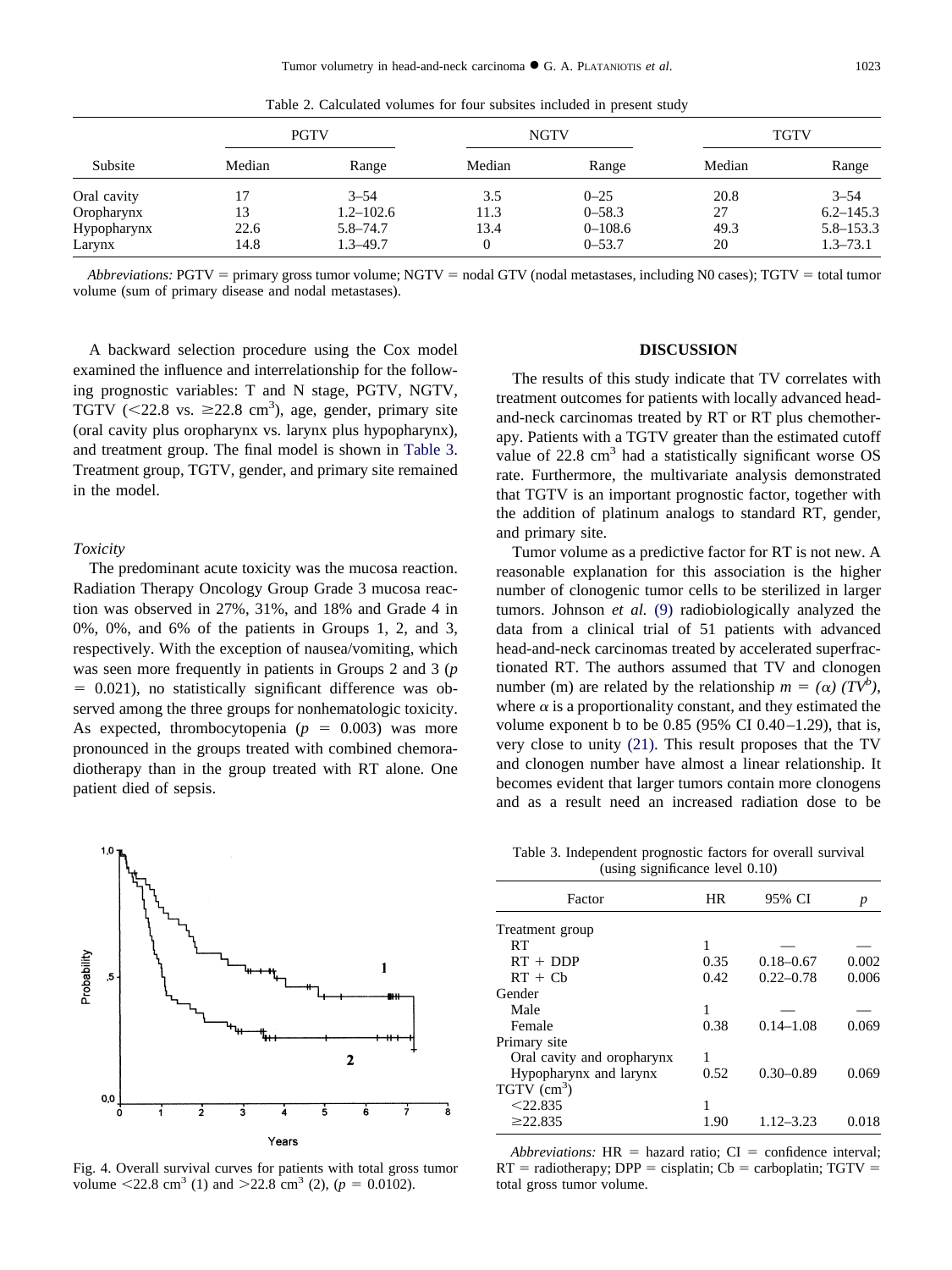controlled. In their trial [\(9\),](#page-8-0) the median TGTV for (locally) controlled cases was  $35 \text{ cm}^3$ , and a rapid increase in the cumulative failure rate was observed above this threshold. In the final Cox model, TGTV, primary site, and gender were important independent variables, and T and N stage was not, unless the TGTV was removed from the model. One of the main conclusions of their study was that the TV should be incorporated into staging systems [\(9, 21\).](#page-8-0)

Our results are consistent with prior reports of locally advanced head-and-neck carcinomas treated by radiochemotherapy. Grabenbauer *et al.* [\(11\)](#page-8-0) have reported on the adverse impact of TV on patient outcome. They derived a prognostic cutoff value of TGTV of  $110 \text{ cm}^3$  in a group of patients with advanced head-and-neck tumors treated by RT alone or concomitant radiochemotherapy. In their study, patients with laryngeal carcinomas were not included. The overall 3-year survival rate was 34%.

Very close to those of the previous study were the results reported by Rudat *et al.* [\(10\)](#page-8-0) who treated a similar cohort of patients with radiochemotherapy (3-year OS rate of 35%). The pretreatment TGTV was significantly associated with survival ( $p = 0.0008$ ), and the hemoglobin concentration was significantly associated with survival and locoregional control. A prognostic cutoff value of 112.3  $\text{cm}^3$  was defined for TGTV; only 13% of their patients had laryngeal carcinomas.

Volumetric analysis was also performed by Doweck *et al.* [\(22\)](#page-8-0) in a similar group of patients treated by radiochemotherapy. These authors defined a prognostic threshold only for PGTV, equal to 19.6 cm<sup>3</sup>. They did not demonstrate a statistically significant association between nodal volume and survival, although a trend toward a negative association was noted, a finding similar to ours. The authors explained this result by considering the primary tumor site, because hypopharyngeal and oropharyngeal cancers were associated with the largest nodal volume, compensated for by smallest nodal volumes of the oral cavity and glottic larynx. Moreover, in our material, 47 patients had Stage N0 and in 7 it was not possible to make a distinction between the primary tumor and metastatic lymph nodes. In these patients, the disease was not designated as either primary or nodal tumor (missing values) and was taken into account for the TGTV only. This probably introduced a favorable bias for the PGTV and NGTV (because some of the larger primary and/or nodal volumes were excluded from the primary and nodal volume analyses), but it was the only parameter we could think of that was representative of tumor bulk. Other groups have also applied the same method [\(9\).](#page-8-0)

The impact of TV on the survival of patients with locally advanced head-and-neck carcinomas treated by platinumbased radiochemotherapy was also confirmed in the previously mentioned Greek-German collaborative study [\(12\).](#page-8-0) The authors retrospectively analyzed 107 patients whose pretreatment CT scans were studied by the same volumetric technique as ours, and they concluded that the addition of chemotherapy to RT ( $p = 0.017$ ) and the pretherapeutic TV  $(p = 0.014)$  were the only factors significantly associated

with survival among all the initial patient characteristics assessed for prognostic value. The initial TV was negatively associated with survival, with an increase in relative risk of 6% per 10 cm3 difference (relative risk 1.006).

In the first two of the above-mentioned studies [\(10, 12\),](#page-8-0) the cutoff value was large  $(>100 \text{ cm}^3)$  compared with our study (22.8  $\text{cm}^3$ ). In the third study [\(22\),](#page-8-0) a similar value was used but only for the PGTV  $(19.6 \text{ cm}^3)$ . In these studies, either more intensive RT schedules or cisplatin was used, and one-third of our patients were treated by standard RT alone. This could probably explain the overestimation (i.e., lower cutoff value) of the impact on survival of TGTV in our material. The relatively high percentage of laryngeal tumors included in our study could probably have contributed to the lower estimated threshold (see below).

Head-and-neck primary tumors only centimeters apart can have very different radiosensitivities (e.g., base of tongue vs. oral tongue, tonsillar fossa vs. anterior tonsillar pillar). Also, they comprised a heterogeneous group of tumors, because it has been repeatedly reported that the threshold values of, for example, glottic tumors are much lower than those for other subsites [\(2, 5–8\).](#page-8-0)

For supraglottic tumors treated by definitive RT, a threshold of 6 cm3 has been estimated. Tumor control was achieved by Freeman *et al.* [\(1\)](#page-8-0) in 83% of cases with volumes  $\leq 6$  cm<sup>3</sup> vs. 46% of those with volumes  $\geq 6$  cm<sup>3</sup>. A recent update of that study confirmed these results [\(6\).](#page-8-0) Similar findings have been reported by another group  $(7)$ . A 6.5-cm<sup>3</sup> threshold has also been reported for T1-T2 pyriform sinus carcinomas [\(3\).](#page-8-0)

For T3 glottic tumors treated by RT, the TV appears to be significant. Pameijer *et al.* [\(2\)](#page-8-0) reported that for tumors measuring  $\langle 3.5 \text{ cm}^3, \text{ local control was achieved in } 22 \rangle$ patients (85%), but for tumors  $\geq 3.5$  cm<sup>3</sup>, local control was achieved in only 4 patients  $(25\%; p = 0.0002)$ . The higher threshold  $(6 \text{ cm}^3)$  reported for supraglottic carcinomas could be attributed to biologic (different embryologic precursors) or anatomic factors. A glottic tumor is much more intimately related to laryngeal cartilage, causing occult cartilage invasion and resulting in decreased radiocurability [\(2\).](#page-8-0) Lee *et al.* [\(8\)](#page-8-0) studied 29 patients with T3 glottic carcinomas. They found that both the TV and involvement of specific sites within the larynx proved to be prognostic variables with an impact on local control. The results of volumetric studies in which a prognostic threshold was detected are shown in [Table 4.](#page-7-0)

A marginal predictive value of the TV regarding locoregional control has been reported for tonsillar cancer treated by definitive RT [\(23\).](#page-8-0) A possible explanation could be that squamous cell carcinoma of the oropharynx may be more radiosensitive than tumors in other sites, causing a less pronounced relationship between the TV and local control [\(16\).](#page-8-0)

In general, Stage T3 head-and-neck tumors show a significant variability in TVs. Pameijer *et al.* [\(5\),](#page-8-0) analyzing the clinical material of 42 patients with T3 head-and-neck tumors, reported that the TVs of Stage T3 larynx and hypopharynx carcinomas showed a highly significant variation (*p*  $= 0.0001$ ). This could be because the TNM definitions of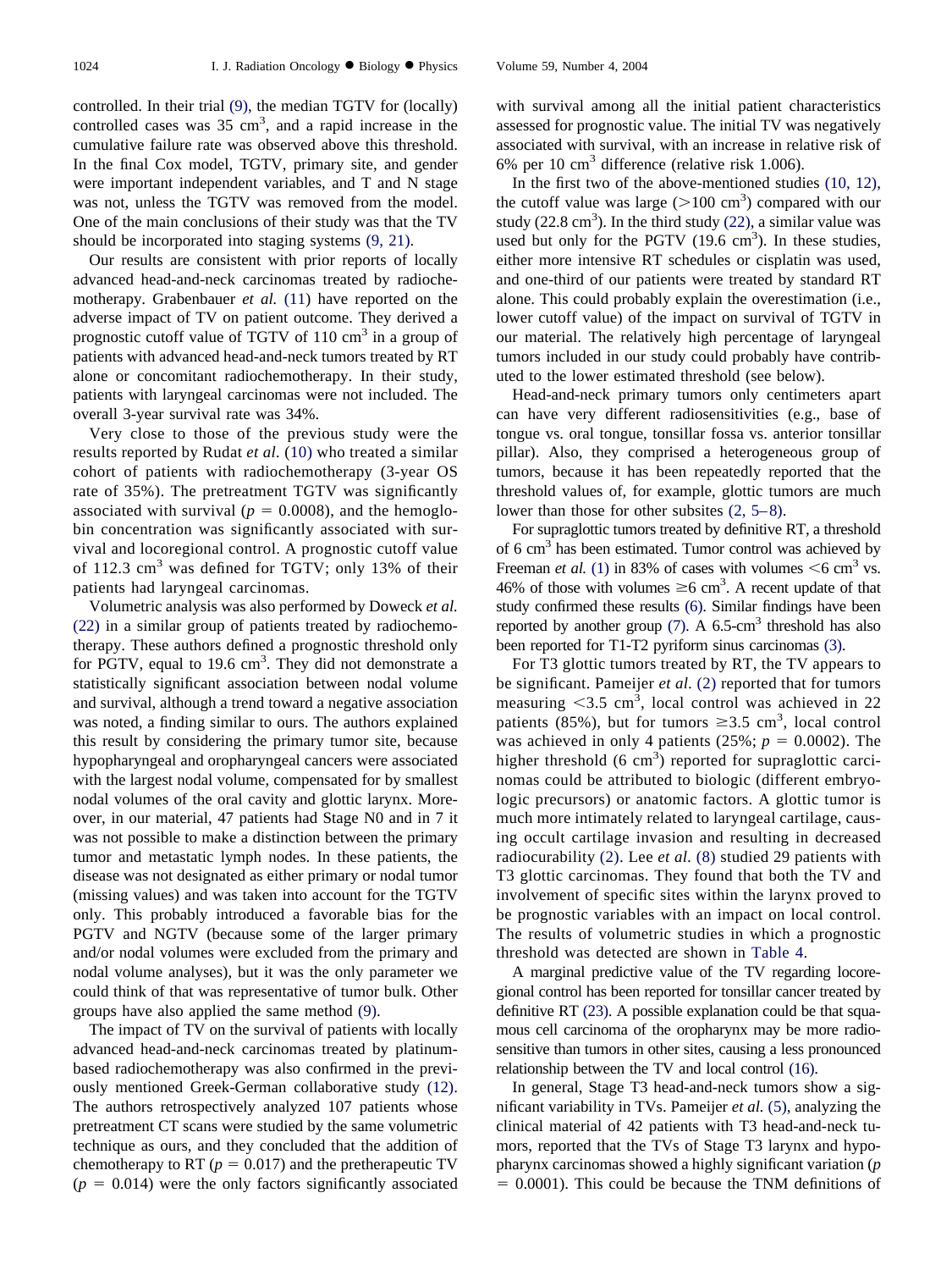<span id="page-7-0"></span>

|                                                                                          |              |                            |                                                                                                                                                                                   |                                    |                                         |                           | Local control (%)      | 3-y survival (%)                                                               |                 |
|------------------------------------------------------------------------------------------|--------------|----------------------------|-----------------------------------------------------------------------------------------------------------------------------------------------------------------------------------|------------------------------------|-----------------------------------------|---------------------------|------------------------|--------------------------------------------------------------------------------|-----------------|
| Author                                                                                   | Primary      | Patients<br>$\binom{n}{2}$ | Stage                                                                                                                                                                             | Treatment                          | Threshold<br>$\left(\text{cm}^3\right)$ | threshold<br><b>Below</b> | Above<br>threshold     | Below threshold                                                                | Above threshold |
| Freeman et $al.$ (1) and<br>Mancuso et al. (6)                                           | Supraglottic | S                          | $T2-T3$                                                                                                                                                                           | RT                                 | ७                                       |                           | 69(5y)                 | ž                                                                              |                 |
|                                                                                          |              |                            |                                                                                                                                                                                   |                                    |                                         |                           |                        |                                                                                |                 |
| Pameijer et al. (2)                                                                      | T3 glottic   |                            | $\mathbb{E}$                                                                                                                                                                      |                                    |                                         | 2282                      | 52<br>25               |                                                                                |                 |
| Pameijer et al. (3)                                                                      | Pyriform     | 42                         | $\begin{array}{c} \mathbf{T1}\text{-}\mathbf{T2} \\ \mathbf{III}\text{-}\mathbf{IV} \\ \mathbf{III}\text{-}\mathbf{IV} \end{array}$                                               | RT                                 | 3.5<br>3.5<br>3.5                       |                           |                        | EEE                                                                            |                 |
| Johnson et al. $(9)$                                                                     |              |                            |                                                                                                                                                                                   |                                    |                                         |                           | $25(2 y)$<br>$34(3 y)$ |                                                                                |                 |
| Grabenbauer et al. (11)                                                                  | Oral cavity, |                            |                                                                                                                                                                                   | RT (accel/hyperfr)<br>RT, RT + CHT | $\frac{1}{10}$                          |                           | 39 (3 y)               |                                                                                |                 |
|                                                                                          | oropharynx,  |                            |                                                                                                                                                                                   |                                    |                                         |                           |                        | 34 (all patients)<br>53 (RT)<br>69 (RT + CHT)<br>69 (RT + CHT)<br>22 RT + CHT) |                 |
|                                                                                          | hypopharynx  |                            |                                                                                                                                                                                   |                                    |                                         |                           |                        |                                                                                |                 |
| Rudat et al. (10)                                                                        | All except   | 68                         | $N-M$                                                                                                                                                                             | $RT + CHT (Cb)$                    | 112                                     |                           | 32(3y)                 | 35 (all patients)                                                              |                 |
|                                                                                          | nasopharynx  |                            |                                                                                                                                                                                   |                                    |                                         |                           |                        | $\frac{4}{9}$                                                                  |                 |
| Doweck et al. (22)                                                                       |              | 2                          |                                                                                                                                                                                   |                                    | $19.6*$                                 |                           | 81(5 y)                | 41.5                                                                           | $\overline{4}$  |
| Kurek et al. (12)                                                                        |              | 107                        | $\begin{array}{l} \displaystyle\prod_{i=1}^{N-1} \prod_{i=1}^{N} \\ \displaystyle\prod_{i=1}^{N-1} \prod_{i=1}^{N} \\ \displaystyle\prod_{i=1}^{N-1} \prod_{i=1}^{N} \end{array}$ | $RT + CHT$<br>$RT + CHT$           | <b>E</b> 22.8                           |                           |                        |                                                                                |                 |
| Present study                                                                            | All except   | $\overline{a}$             |                                                                                                                                                                                   | $RT$ , $RT + DDP$                  |                                         |                           | 39.7 (3 y)             | 54.7                                                                           | 28.5            |
|                                                                                          | nasopharynx  |                            |                                                                                                                                                                                   | $RT + Cb$                          |                                         |                           |                        |                                                                                |                 |
| Abbreviations: NR = not reported; CHT = chemotherapy; other abbreviations as in Table 1. |              |                            |                                                                                                                                                                                   |                                    |                                         |                           |                        |                                                                                |                 |
| * Threshold for primary tumor only.                                                      |              |                            |                                                                                                                                                                                   |                                    |                                         |                           |                        |                                                                                |                 |

Table 4. Results of volumetric studies reporting a prognostic threshold

Table 4. Results of volumetric studies reporting a prognostic threshold

most T3 head-and-neck carcinomas are based on unidimensional extension or vocal cord fixation. In oropharyngeal carcinomas, such a striking difference was not observed within Stage T3, probably because of the dimensional definition of T stage in this subsite.

We derived a cutoff value between the values reported by other groups. This was an overestimation of the significance of the TGTV that could probably be attributed to the inferiority of standard fractionation RT alone [\(24\)](#page-8-0) and the superiority of concomitant radiochemotherapy [\(25\)](#page-8-0) and to the heterogeneity of head-and-neck carcinomas regarding their biologic behavior and natural history.

The review of the relevant studies and our results suggest that cutoff values taken from the literature should be interpreted and used for clinical decision making with caution, because they depend largely on the analyzed clinical material (patient characteristics, disease stage) on the applied treatment modality (Table 4), and on the method used for TV calculation (i.e., radiologic criteria of tumor extent, experience of radiologists, method of tumor delineation, computer software).

The interobserver variability in the TV calculation was low in the present study. This was probably a result of the initial consensus and the cooperation of the colleagues (in the case of a  $>10\%$  difference) involved in tumor delineation and volumetry. Clinical practice has shown that discrepancies between independent observers are not infrequent. This was well documented for lung cancer in a study by Erasmus *et al.* [\(26\).](#page-8-0)

Accurate target definition is highly desirable to achieve the benefits of improved treatment delivery by threedimensional conformal and intensity-modulated RT. Fluorodeoxyglucose (FDG)-positron emission tomography (PET) has shown promise for improving lung cancer volume delineation or detecting occult disease sites. In a study by Mah *et al.* [\(27\),](#page-8-0) the information obtained by FDG-PET examination led to a reduction in the PTV in 24– 70% of cases and to an increase in 30–76% of cases, depending on the planning physician. It also changed the treatment strategy (from radical to palliative) in 7 (23%) of 30 patients with non–small-cell lung carcinoma. For head-and-neck carcinomas, FDG-PET may be helpful in differentiating residual/ recurrent disease from treatment-induced normal tissue changes when the findings of clinical examination and CT are equivocal. At present, TV delineation is based on clinical examination and CT images [\(28\).](#page-8-0)

Although different studies have demonstrated an inverse correlation between TV and treatment outcome, failures in small tumors and cures in bulky tumors have been observed. This suggests that factors other than TV contribute to therapy response, including cellular repopulation, intrinsic radioresistance, and reoxygenation [\(9\).](#page-8-0)

## **CONCLUSION**

On the basis of the experience of the present study, we believe that advanced head-and-neck carcinomas should not be treated by standard (once-daily) RT alone. The addition of